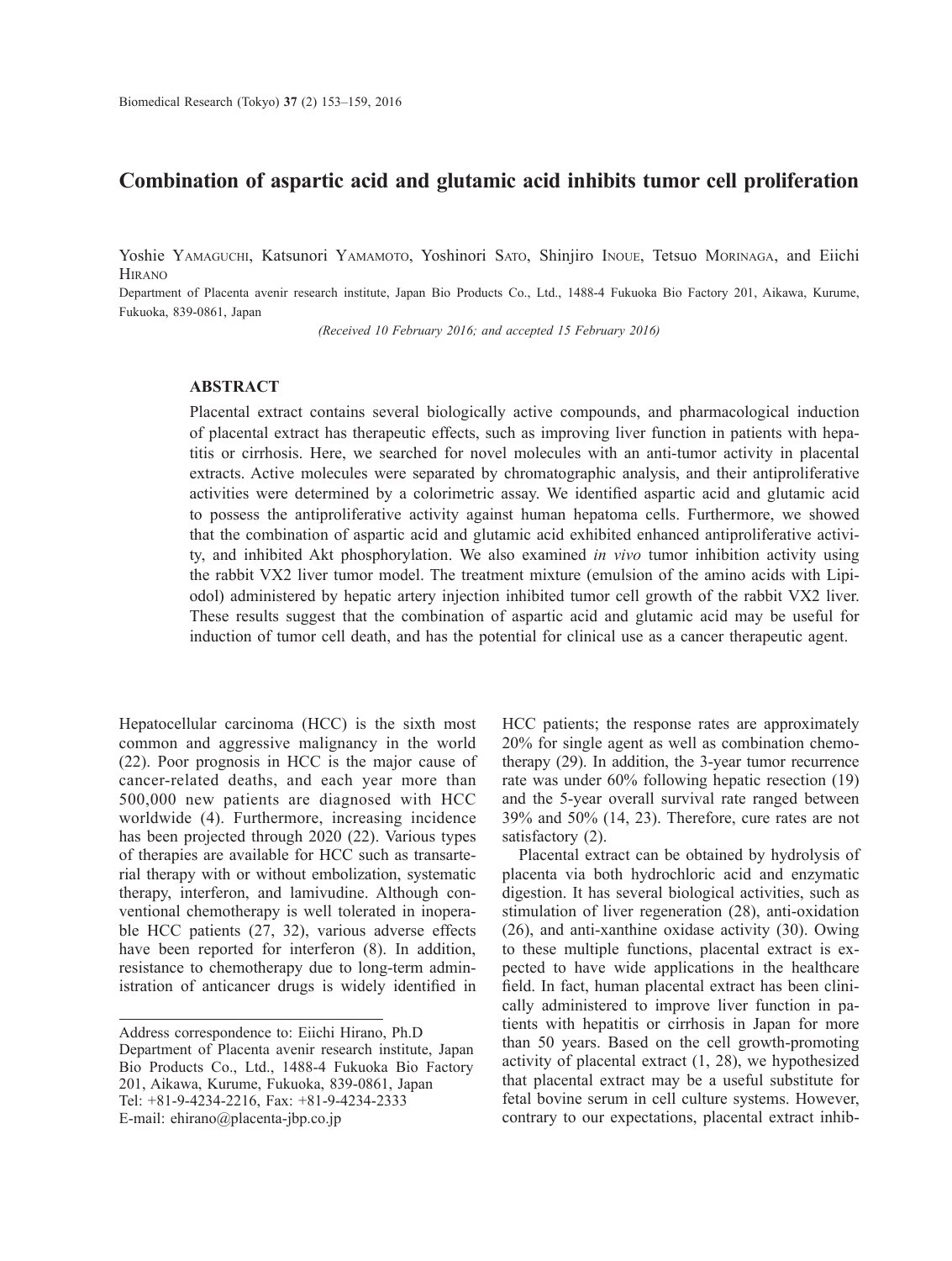ited growth of various cell lines such as B16 (mouse skin melanoma) and HepG2 (human hepatoma) cells, but not primary cells such as rat hepatocytes. This finding suggested that placental extract contains compounds with antiproliferative activity. Hence, we searched for novel compounds with anti-cancer activity in placental extract using cell-based assays. We used HepG2 cells for the following two reasons: placental extract has been used in clinical practice for treatment of hepatic diseases, and our pilot cell growth assay showed that placental extract inhibited the proliferation of these cells.

In the present study, we identified compounds with antiproliferative activity in placental extract using chromatographic analyses, and determined the optimal combination of these compounds for effectiveness. The antiproliferative effects of these compounds on HCC tumor cells were evaluated in HepG2 cells. To determine the signaling pathways involved in the antiproliferative activity, we examined kinase phosphorylation associated with cell growth or survival. Furthermore, we evaluated the efficiency of these compounds *in vivo* in a conventional animal tumor model.

#### MATERIALS AND METHODS

*Chemicals.* Most chemicals were purchased from Wako Chemicals (Tokyo, Japan) and Nacalai Tesque (Kyoto, Japan).

*Cell line and cell culture.* The placental extract was obtained from Japan Bio Products Co., Ltd. (Tokyo, Japan). HepG2 (hepatoma), Huh-7 (hepatocellular carcinoma), and HLE (hepatoma) cells were purchased from Health Science Research Resources Bank (Osaka, Japan). The cells were cultured in Dulbecco's modified Eagle medium (DMEM) supplemented with 10% fetal bovine serum (FBS), 2 mM L-glutamine, 100 U/mL penicillin, and 100 μg/mL streptomycin at 37°C in humidified air containing  $5\%$  CO<sub>2</sub>.

*Cell viability assay.* The cells were plated at 1.5 × 10<sup>3</sup> cells/well in 96-well plates, and cultured for 24 h. On the following day, the test samples were added, and the cells were cultured for an additional hour. Cell viability was determined by sulforhodamine B.

*Purification and identification of active components.* The placental extract was separated by Tangential Flow Filtration system (Millipore, Bedford, MA,

USA). The active fractions of the placental extract were subjected to ion exchange chromatography SP-sepharose (Amersham Pharmacia Biotech, Piscataway, NJ, USA), and then applied to a high-performance liquid chromatography (HPLC) uRPC C2/ C18 ST4.6/100 column (Amersham Pharmacia Biotech, Piscataway, NJ, USA). This procedure was repeated twice. The separated active components were analyzed by postcolumn derivatization with *O*phthaldialdehyde using HPLC.

*Western blot analysis.* Cells were plated at  $8.0 \times 10^5$ cells/60-mm dish and allowed to grow overnight. Then cells were treated with compounds in serum containing DMEM medium for 2 h. After treatment, cells were lysed in cell lysis buffer containing protease and phosphatase inhibitors. Cell lysates (20 μg protein) were loaded onto 10% SDS-PAGE gels, electrophoresed under reducing conditions, and transferred onto PVDF membranes. Blots were probed with anti-phospho-p44/42 MAPK (Erk1/2; Thr202/ Tyr204; D13.14.4E; Cell Signaling Technology, Inc., Danvers, MA, USA), anti-p44/42 MAPK (Erk1/2; 137F5; Cell Signaling Technology, Inc.), anti-AKT (AKT; pan; C6707E; Cell Signaling Technology, Inc.) and anti-phospho-AKT (Phospho-AKT; Ser473 D9E; Cell Signaling Technology, Inc.) antibodies, and horseradish peroxidase (HRP)-conjugated secondary antibodies (Cell Signaling Technology, Inc.). Following washes, the membranes were developed with WesternSure premium chemiluminescent substrate (LI-COR; Lincoln, NE, USA) and read on a LAS-3000 LuminoImage analyzer (Fujifilm, Tokyo, Japan).

*In vivo studies using rabbit VX2 liver tumors.* The aqueous mixture solution of aspartic acid (4.0 mg/ mL) and glutamic acid (4.4 mg/mL) containing 1.53% Tween-20 was mixed with 5.5 volumes of Lipiodol (Terumo, Japan), and stirred with an ultrasonic stirrer. VX2 carcinoma cells were maintained as a tumor line in SLC Biotechnical Center. Adult JW/CSK male rabbits weighing 2.6–3.1 kg (SLC, Shizuoka, Japan) underwent VX2 tumor implantation to the left medial hepatic lobe. The animals were used for experiments two weeks after tumor implantation. The tumors were measured with Vernier calipers, and the tumor sizes at the time of the experiment were between 1.0 and 2.0 cm in diameter. In all experiments, anesthesia was administered by intramuscular injection of a mixture of ketamine hydrochloride (1.1 mL/kg, Daiichi-Sankyo, Japan) and xylazine hydrochloride (0.4 mL/kg, Bayel, Japan). Eighteen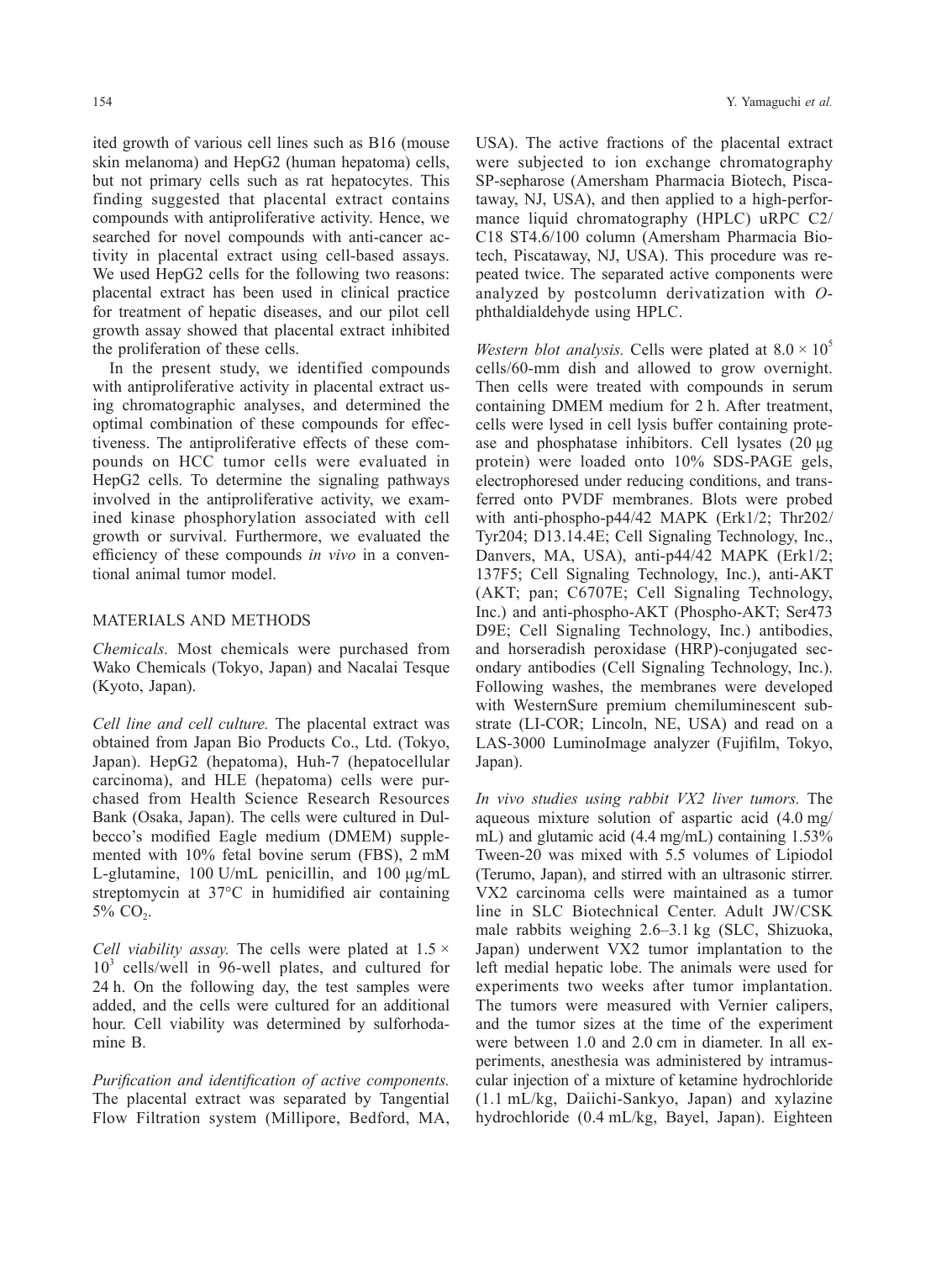VX2 tumor-bearing rabbits were randomly divided into two groups (emulsion treatment group and without emulsion group), and hepatic artery injection was performed in these animals (15). The emulsion treatment group received saline (0.1 mL/kg) or aspartic acid (0.7 or 1.4 mg/kg) and glutamic acid  $(0.8$  or  $1.5$  mg/kg) in  $0.01\%$  Tween-20 mixed with Lipiodol. The without emulsion group received aspartic acid (0.7 or 1.4 mg/kg) and glutamic acid (0.8 or 1.5 mg/kg) in 0.01% Tween-20. Tumor dimensions and body weights were measured 7 days after drug administration. Tumor volumes were calculated using the equation  $(l \times w^2)/2$ , where *l* and *w* refer to the larger and smaller dimensions collected at each measurement. Hepatic and renal toxicities were determined by biochemical analysis of the plasma of non-tumor bearing rabbits. Blood samples were collected before and 1, 3, 7, and 14 days after drug administration.

*Ethics Statement.* Animal experiments were carried out in accordance with the protocol approved by the Animal Care and Use Committee and in compliance with SLC guidelines. Animals received food and water *ad libitum*.

*Statistics.* The *in vitro* and *in vivo* data are presented as mean  $\pm$  SD from at least three replicates and were analyzed by Dunnett's test. A  $p$ -value < 0.05 was considered significant.

### RESULTS

# *Identification of active components in the placental extract*

To determine whether the placental extract has tumor cell growth inhibition activity, we treated HepG2 cells with the placental extract and evaluated cell growth by sulforhodamine B assay. As shown in Fig. 1A, the placental extract inhibited the proliferation of HepG2 cells dose-dependently. Next, to identify the main antiproliferative components of the placental extract, we analyzed the composition of the placental extract using chromatographic methods (Fig. 1B). We performed thin-layer chromatography and HPLC (*O*-phthaldialdehyde-derivatization) analysis, and our data suggested that the final fraction contained six of amino acids including alanine (Ala), aspartic acid (Asp), glutamic acid (Glu), glycine (Gly), serine (Ser), and threonine (Thr) (data not shown). To determine which amino acids are responsible for the inhibition of HepG2 cell growth, we performed a deletion assay. As shown in Fig. 1C,

mixtures lacking Ala, Gly, Ser, or Thr alone showed almost equivalent cell growth inhibition activity relative to the Master solution consisting of the six amino acids mentioned above. In contrast, mixtures lacking Asp and Glu showed lower cell growth inhibition activity. Hence, Asp and Glu are the responsible components for the inhibition of HepG2 cell growth. Moreover, as we did not observe cell growth inhibition activity in mixtures lacking Asp or Glu alone (Fig. 1C), we evaluated various combinations of amount and treatment duration to find the most effective one. We found that the combination of 3 mM Asp with 3 mM Glu showed the highest inhibition activity (Fig. 1D).

### *Effect of the combination of Asp and Glu on various liver tumor cell lines*

Furthermore, treatment with the combination of 6 mM Asp with 6 mM Glu for 24 h greatly reduced viability of HepG2, Huh-7, and HLE cells (38, 47, and 39%, respectively) (Fig. 2). Treatment for 48 and 72 h could further reduce cell viability below 20% (Fig. 2). Especially, the viability of HLE cells treated for 72 h was below 10%. These results indicated that the combination of Asp and Glu could inhibit growth of liver tumor cell lines at a dose- and time-dependent manner.

# *The combination of Asp and Glu inhibits Akt signaling pathway in HCC cell line*

We hypothesized that the combination of Asp and Glu is required to regulate activities of specific protein kinases in signaling pathways essential for malignant cell growth, such as the Raf/MEK/ERK and PI3K/PTEN/Akt/mTOR pathways (12, 13, 16–17, 25). Therefore, we examined the phosphorylation of ERK and Akt in Huh-7 cells treated with Asp and Glu using western blot. In these cells, the total levels of ERK and Akt and the level of ERK phosphorylation were unchanged, whereas the level of phospho-Akt was greatly decreased, relative to the control (Fig. 3). The selective MEK inhibitor Sorafenib or phosphoinositide 3-kinases inhibitor LY294002 used as a control, inhibited ERK or Akt phosphorylation at 10 μM or 50 μM, respectively, which are consisted with the induction of a feedback loop upon the inhibition of phosphor-ERK or -Akt signaling in this cell.

## *Effect of the combination of Asp and Glu in the rabbit VX2 liver tumor model*

To determine the antitumor activity of the combination of Asp and Glu *in vivo*, we used the rabbit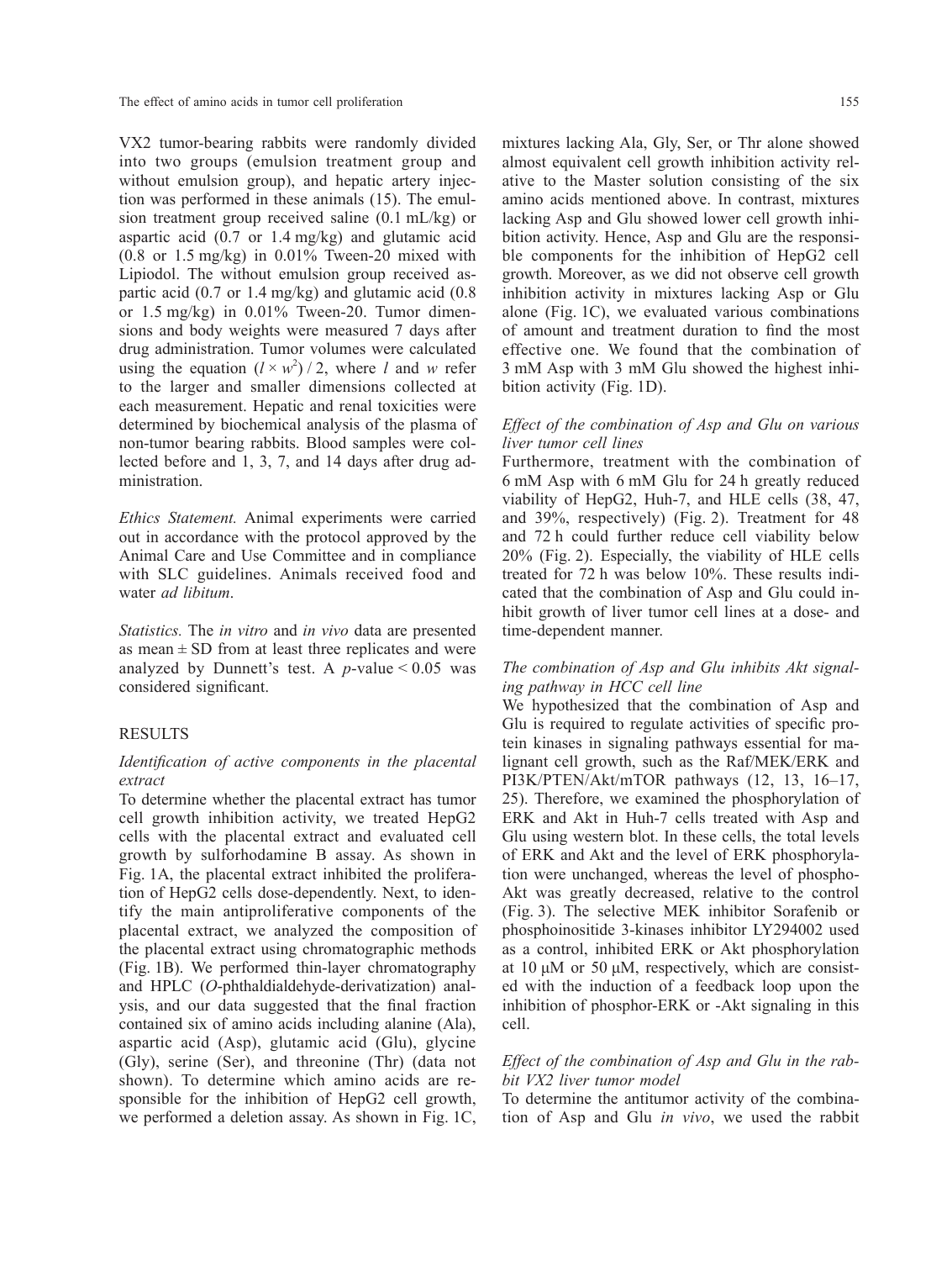

**Fig. 1** Identification of anti-proliferative active components in the placental extract. Effect of the placental extract on the growth of hepatoma cells. HepG2 cells were incubated with serial dose of the placental extract or PBS (as a control) for 48 h and analyzed using the sulforhodamine B method. Data are presented as mean ± SD (*n* = 3) from 3 independent experiments (A). Chromatographic partial purification of active components in the placental extract. Summary of chromatographic methods for partial purification of active components (B). Single amino acid deletion assay to determine the components with antiproliferative activity. Amino acid mixtures with single amino acid deletion or PBS (as a control) or Master (containing Ala, Asp, Glu, Gly, Ser, or Thr alone) were added to HepG2 cells and cultured for 48 h in DMEM containing 10% FBS. Data are presented as mean ± SD (*n* = 3) from 2 independent experiments (C). Screening high potency combination of antiproliferative activity among amino acids. Combinatorial antiproliferative activity of Asp and Glu was observed. HepG2 cells were incubated with serial dose of Asp or Glu for 48 h and subjected to sulforhodamine B assay. Test samples were added to HepG2 cells and cultured for 48 h in DMEM containing 10% FBS. Data are presented as mean ± SD (*n* = 3) from 2 independent experiments (D).

VX2 liver tumor model. Lipiodol was used as a drug carrier agent to effectively induce the activity of Asp and Glu in the animals. The body weights of VX2 rabbits did not change significantly in the experimental groups (data not shown). Growth ratios of the liver tumors were determined at Day 7 after hepatic artery injection. The growth ratio of tumors in the low-dose Asp and Glu with Lipiodol group was  $-26.3 \pm 31.7$ , and  $-33.9 \pm 13.0$  in the high-dose group (Table 1). There was a significant difference between the ratio of the treatment group and that of the control group. However, administration of highdose Asp or Glu without Lipiodol showed no effect on tumor inhibition (Table 1).

### DISCUSSION

In this study, we found that human placental extract suppresses the growth of human hepatocellular cells, and identified the active components to be Asp and Glu. The combination of these substances showed antiproliferative activity in a wide variety of tumor cell lines (data not shown). As deletion of Asp and Glu reduced the antiproliferative activity in the final fraction from chromatography, we concluded that these amino acids were the active components in the placental extract. However, since the deletion of these amino acids did not cause a complete loss of antiproliferative activity, we did not exclude the possibility of the presence of other active substances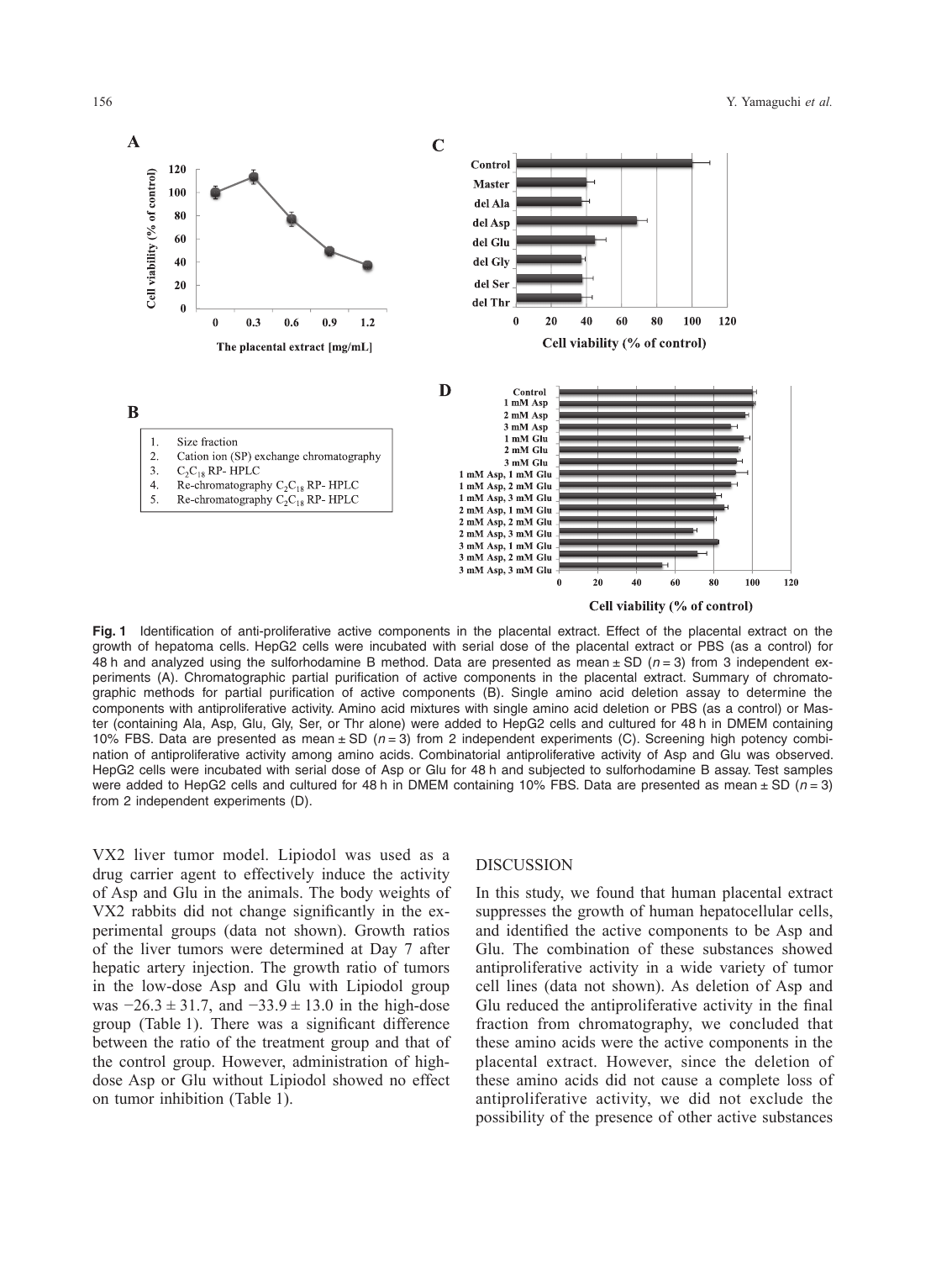

**Fig. 2** Antiproliferative activity of the combination of Asp and Glu in liver tumor cell lines. The combination of Asp and Glu were added to HepG2, Huh-7, and HLE cells and cultured for 24 to 72 h in DMEM containing 10% FBS. Treatment with the combination of Asp and Glu for 24 h (open circle), 48 h (closed circle), and 72 h (open triangle). Data are presented as mean  $\pm$  SD ( $n = 3$ ) from 3 independent experiments.



**Fig. 3** The combination of Asp and Glu inhibits Akt pathway in liver tumor cells. Huh-7 cells were treated with 3 mM Asp and 3 mM Glu in DMEM containing 10% FBS for 2 h. Cells were lysed and 20 μg of protein was used for SDS-PAGE. Protein phosphorylation was detected by Western blot analysis.

in the final fraction. In fact, we observed peaks at 254 and 280 nm in the HPLC analysis of the final fraction (data not shown), which suggested the existence of molecules with an aromatic group and a nucleobase.

Amino acids function as substrates for protein synthesis, are metabolized as an energy source for protein production, and modulate numerous cellular functions (6). In addition, a number of studies have reported the anti-tumor activity of free amino acids. For example, one branched-chain amino acid (BCAA) could directly suppress HepG2 cell growth (9). Although isoleucine did not show any antiproliferative activity against colon cancer cells, it prevented tumor metastasis (24). Aspartic acid and glutamic acid are known mainly to act as neurotransmitters, and have not been reported to have tumor inhibition activity (3, 11). In our observation, although Asp or Glu alone only showed slight antiproliferative activity, their combination showed a 36% increased antiproliferative activity. These results suggested that Asp and Glu have synergistic effects on tumor suppression. Recent studies indicated that a functional *N*-methyl-D-aspartate receptor (NMDAR) was expressed in HepG2 and Huh-7 cells (20), and NMDAR-dependent signaling would be related with cancer cell growth (10, 18, 31). Therefore, Asp and Glu may function through NMDAR to inhibit tumor cell proliferation.

In our experiments, we observed that the combination of Asp and Glu inhibited Akt phosphorylation in Huh-7 cells. These results indicated that tumor cell death induced by Asp and Glu is likely through the Akt pathway. Akt belongs to the serine/threonine kinase family, and plays a crucial role in the regulatory network of the cell and affects virtually all cellular activities, especially the growth and survival of tumor cells (16–17). The PI3K/Akt/mTOR signaling pathway plays a central role in the regulation of cell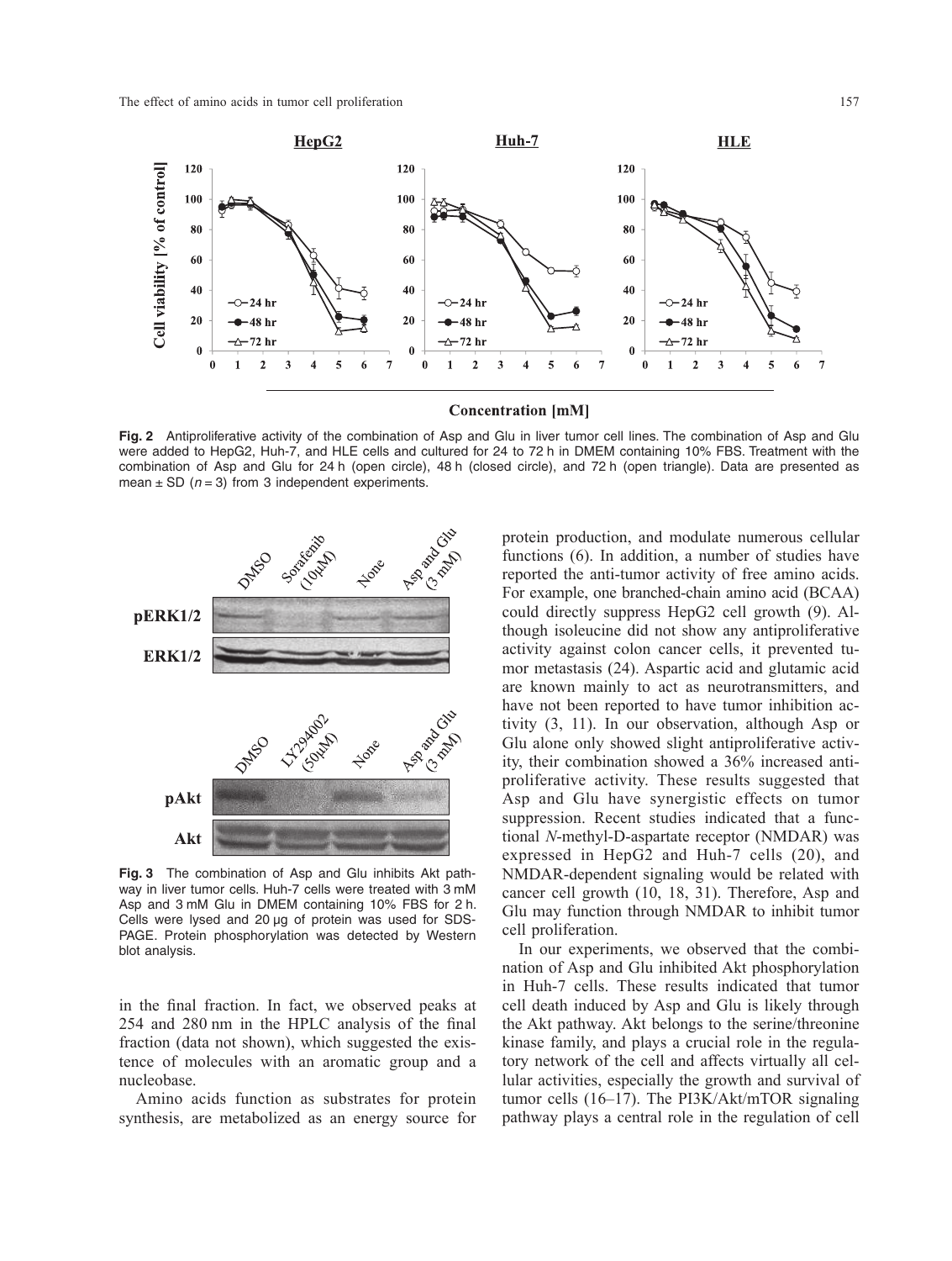**Table 1** *Effect of the combination of Asp and Glu against rabbit VX2 liver tumors*

| Test samples                                                                                    | Mean tumor volume $(cm3)$ |                        | Mean tumor growth ratio $(\%)$ |
|-------------------------------------------------------------------------------------------------|---------------------------|------------------------|--------------------------------|
|                                                                                                 | Before administration     | At experimental period |                                |
| Control (saline)                                                                                | $0.66 \pm 0.31$           | $3.16 \pm 2.08$        | $355.3 \pm 90.1$               |
| Lipiodol only                                                                                   | $0.68 \pm 0.44$           | $1.84 \pm 0.96$        | $263.9 \pm 344.5$              |
| Low-dose Asp and Glu $(0.7 \text{ mg/kg}$ Asp<br>and 0.8 mg/kg Glu) without Lipiodol            | $0.42 \pm 0.11$           | $1.92 \pm 1.90$        | $309.5 \pm 313.2$              |
| High-dose Asp and Glu $(1.4 \text{ mg/kg}$ Asp<br>and $1.5 \text{ mg/kg}$ Glu) without Lipiodol | $0.36 \pm 0.16$           | $1.94 \pm 1.16$        | $445.4 \pm 167.9$              |
| Low-dose Asp and Glu $(0.7 \text{ mg/kg}$ Asp<br>and 0.8 mg/kg Glu) with Lipiodol               | $0.84 \pm 0.30$           | $0.67 \pm 0.50$        | $-26.3 \pm 31.7^*$             |
| High-dose Asp and Glu $(1.4 \text{ mg/kg}$ Asp<br>and $1.5 \text{ mg/kg}$ Glu) with Lipiodol    | $0.53 \pm 0.11$           | $0.34 \pm 0.02$        | $-33.9 \pm 13.0^*$             |

Data are presented as mean  $\pm$  SE ( $n = 3$ ). \*Significant difference ( $P < 0.05$ ) between tumor size (in two perpendicular dimensions) and treatment with test samples or control  $(n = 3$  per group).

proliferation, migration, survival and angiogenesis, and is often dysregulated in HCC (12, 25), making it an attractive target for anticancer therapy. Indeed, a previous study reported that Akt phosphorylation level was up-regulated in HCC (13). In addition, perifosine, an Akt specific inhibitor, had been tested in phase II clinical trials (21). Therefore, with the inhibition activity on Akt phosphorylation, the combination of Asp and Glu may be a promising cancer therapy agent.

The combination of Asp and Glu exhibited synergistic effect on antiproliferative activity against tumor cells. Herein, the arterial chemoembolization method seems to be extremely helpful as a way of utilizing the combination of Asp with Glu *in vivo*. Iodized oil (Lipiodol) has been used as an embolic agent and a carrier of anticancer drugs. It is capable of selective accumulation and retained for a long period in hypervascular hepatic tumors. In addition, this drug delivery system enables the use of highdose drugs (7). The combination of Asp and Glu and Lipiodol were mixed manually to prepare an oil-in-water emulsion. These mixtures tended to separate easily; however, addition of trace amounts of Tween-20 helped stabilize the mixture. There was no significant reduction in animal body weight and increase in the markers of liver or kidney injury relative to that in the control when the mixture of the combination of Asp and Glu and Lipiodol was injected into the hepatic artery (data not shown). In addition, a recent study reported greater inhibition of tumor angiogenesis in rabbits with VX2 cancer after arterial heated Lipiodol infusion compared to Lipiodol infusion (5). Since the combination of Asp and Glu is quite thermostable, it is suitable for application using this method, which would increase its clinical benefits.

In conclusion, we identified and optimized the combination of Asp and Glu as a potent tumor cell growth inhibitor from the placental extract. The combination of Asp and Glu predominantly induced necrotic cell death in HCC cell lines in a dose- and time-dependent manner, and its mode of action would be inhibition of Akt phosphorylation. Furthermore, the combination of Asp with Glu efficacy was also demonstrated *in vivo* using the rabbit VX2 liver tumor model. These results suggest that the combination of Asp and Glu may be used for induction of tumor cell death and could have clinical application as a cancer therapeutic agent.

### Acknowledgement

We thank Ms. Asami Sugimoto (Biotechnical Center, Japan SLC, Inc.) for helping *in vivo* study.

#### REFERENCES

- 1. Abdul M and Hoosein N (2005) N-methyl-D-aspartate receptor in human prostate cancer. *J Membr Biol* **205**, 125–128.
- 2. Benson AB III, Mitchell E, Abramson N, Klencke B, Ritch P, Burnhan JP, McGuirt C, Bonny T, Levin J and Hohneker J (2002) Oral eniluracil/5-fluorouracil in patients with inoperable hepatocellular carcinoma. *Ann Oncol* **13**, 576–581.
- 3. Bhaskar PT and Hay N (2007) The two TORCs and Akt. *Dev Cell* **12**, 487–502.
- 4. Cao W, Xu X, Zhang J and Duan Y (2013) Tumor angiogenesis after heated lipiodol infusion via the hepatic artery in a rabbit model of VX2 liver cancer. *PLoS One* **24**, e61583.
- 5. Capussotti L, Muratore A, Amisano M, Polastri R, Bouzari H and Massucco P (2005) Liver resection for hepatocellular carcinoma on cirrhosis: analysis of mortality, morbidity and survival—a European single center experience. *Eur J Surg*